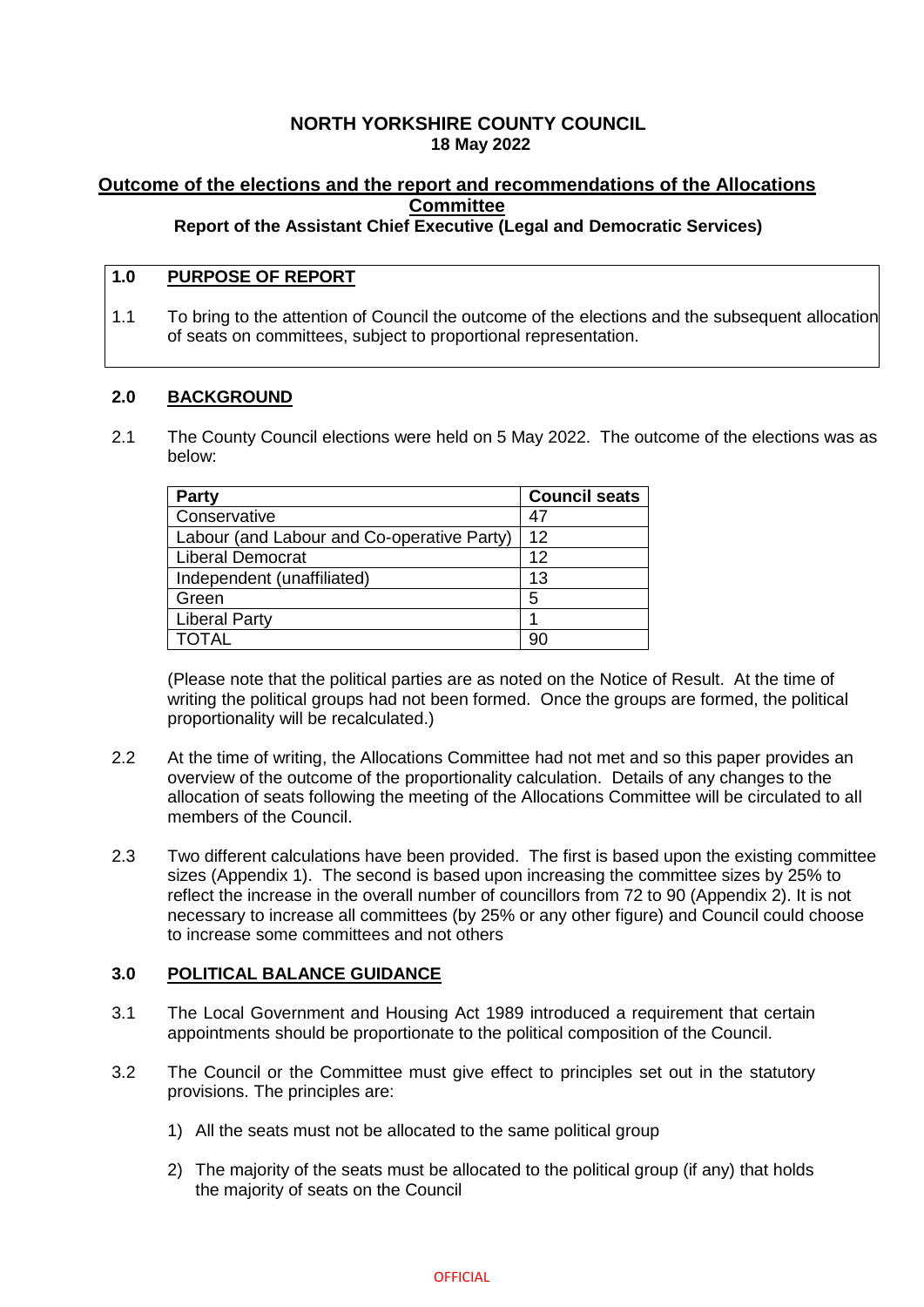- 3) Subject to 1) and 2), in the case of ordinary committees, the number of seats on the ordinary committees which are allocated to each political group must bear the same proportion to the total of all the seats on the ordinary committees as is borne by the number of members of that group to the membership of the Council.
- 3.3 Please note that "Ordinary Committees" of this Council are: Chief Officer Appointments and Disciplinary Committee; Employment Appeals Committee; Pension Fund Committee; Planning and Regulatory Functions Committee; (Transport) Appeals Committee and Standards Committee.
- 3.4 Scrutiny committees and Audit are not "ordinary committees".
- 3.5 This means that it is necessary to add up the total number of seats on all the ordinary committees. If a group represents, for example, three quarters of the membership of the Council, it is entitled to three quarters of the total number of seats on all ordinary committees.
- 3.6 This means that on some ordinary committees a group may have more members than the application of the next principle would justify. It provides an allowance for the fact that calculating the proportion will not usually lead to whole numbers.
- 3.7 The duty on the Council is to give effect to these principles *so far as reasonably practicable*. This recognises that there cannot be an exact application of the rules.
- 3.8 Co-optees are ignored in calculating political balance except for any co-opted member with voting rights appointed to a committee with education functions under section 13(5) Local Government and Housing Act 1989 - see section 15 of that Act.

#### **4.0 ADDITIONAL LOCAL CONSIDERATIONS**

4.1 It is expected, although not required, that every County Councillor, who is not on the Executive, has a place on either an overview and scrutiny committee or on the Audit Committee.

### **5.0 AREA CONSTITUENCY COMMITTEES**

5.1 Every County Councillor sits on an Area Constituency Committee. Their membership is determined by the location of their Electoral Division. The membership is in Appendix 3.

### **6.0 APPOINTMENTS TO MAJOR OUTSIDE BODIES**

6.1 Below are the seats on the major Outside Bodies, to which the County Council makes appointments. Allocations are detailed below and subject to of any changes to the allocation of seats following the meeting of the Allocations Committee.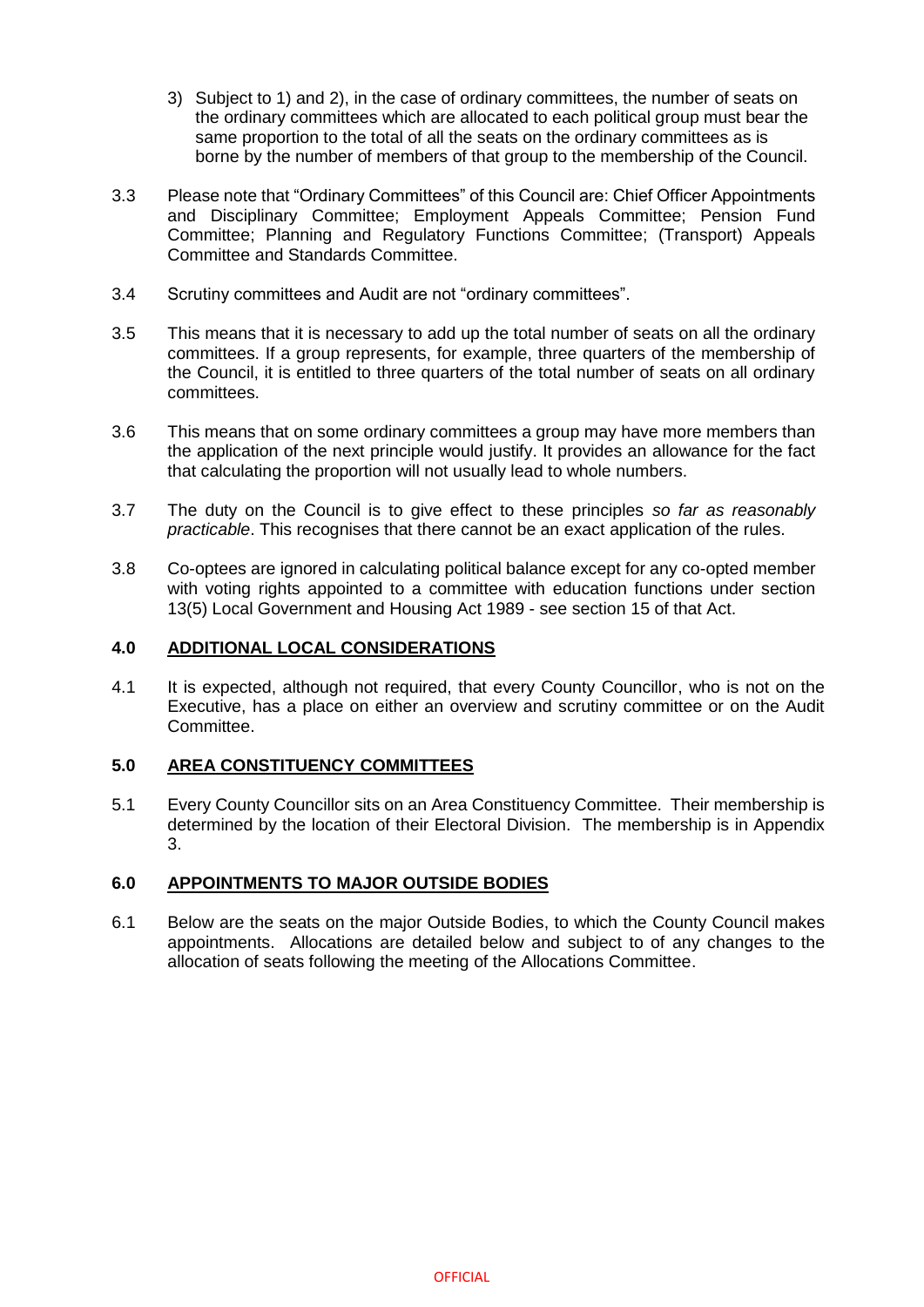| <b>OUTSIDE BODY</b>                                                 | <b>NYCC</b><br><b>SEATS</b> | <b>Conservative Labour</b> |            | Liberal<br><b>Democrat</b> | Independent<br>(unaffiliated) | Green<br><b>Party</b> | <b>The</b><br>Liberal<br><b>Party</b> |
|---------------------------------------------------------------------|-----------------------------|----------------------------|------------|----------------------------|-------------------------------|-----------------------|---------------------------------------|
| North Eastern<br>Inshore Fisheries and<br>Conservation<br>Authority | 2                           | $\overline{2}$             | $\Omega$   | $\mathbf 0$                | 0                             | 0                     | $\overline{0}$                        |
| North Yorks Moors<br><b>National Park</b><br>Authority              | 4                           | 3                          | 1 or $0$   | $1$ or $0$                 | $1$ or $0$                    | 0                     | $\Omega$                              |
| <b>Yorkshire Dales</b><br><b>National Park</b><br>Authority         | 5                           | 3                          | $1$ or $0$ | $1$ or $0$                 | $1$ or $0$                    | 0                     | $\Omega$                              |
| North Yorkshire<br>Police, Fire and<br><b>Crime Panel</b>           |                             | 1                          | $\Omega$   | $\overline{0}$             | $\Omega$                      | 0                     | $\Omega$                              |

# **7.0 SUBSTITUTE MEMBERS SCHEME**

7.1 Under the Council's Substitute Members scheme, County Councillors have been nominated on the Standing Lists of Substitutes, prepared by the Political Groups. These will be circulated at the meeting of the County Council.

# **8.0 FINANCIAL IMPLICATIONS**

8.1 There are no financial implications arising from this report.

### **9.0 LEGAL IMPLICATIONS**

9.1 The legal implications are set out in the body of this report.

### **10.0 CLIMATE CHANGE IMPLICATIONS**

10.1 There are no climate change implications arising from this report.

### **11.0 EQUALITIES IMPLICATIONS**

11.1 There are no equality implications arising from this report.

### **12.0 REASONS FOR RECOMMENDATIONS**

12.1 The Local Government and Housing Act 1989 introduced a requirement that certain appointments should be proportionate to the political composition of the Council. This report outlines the proportionality calculations and what this then means for the allocation of seats. The report was written before the formation of the Political Groups and the meeting of the Allocations Committee. As such, additional information will be circulated to all councillors, as required.

# **13.0 RECOMMENDATIONS**

- 13.1 That the composition of the Council and consequent allocation of seats to Political Groups on committees be noted and approved, subject to any additional information that has been circulated to county councillors following the meeting of the Allocations Committee.
- 13.2 That the Members nominated as Chairmen and Vice-Chairmen of the committees be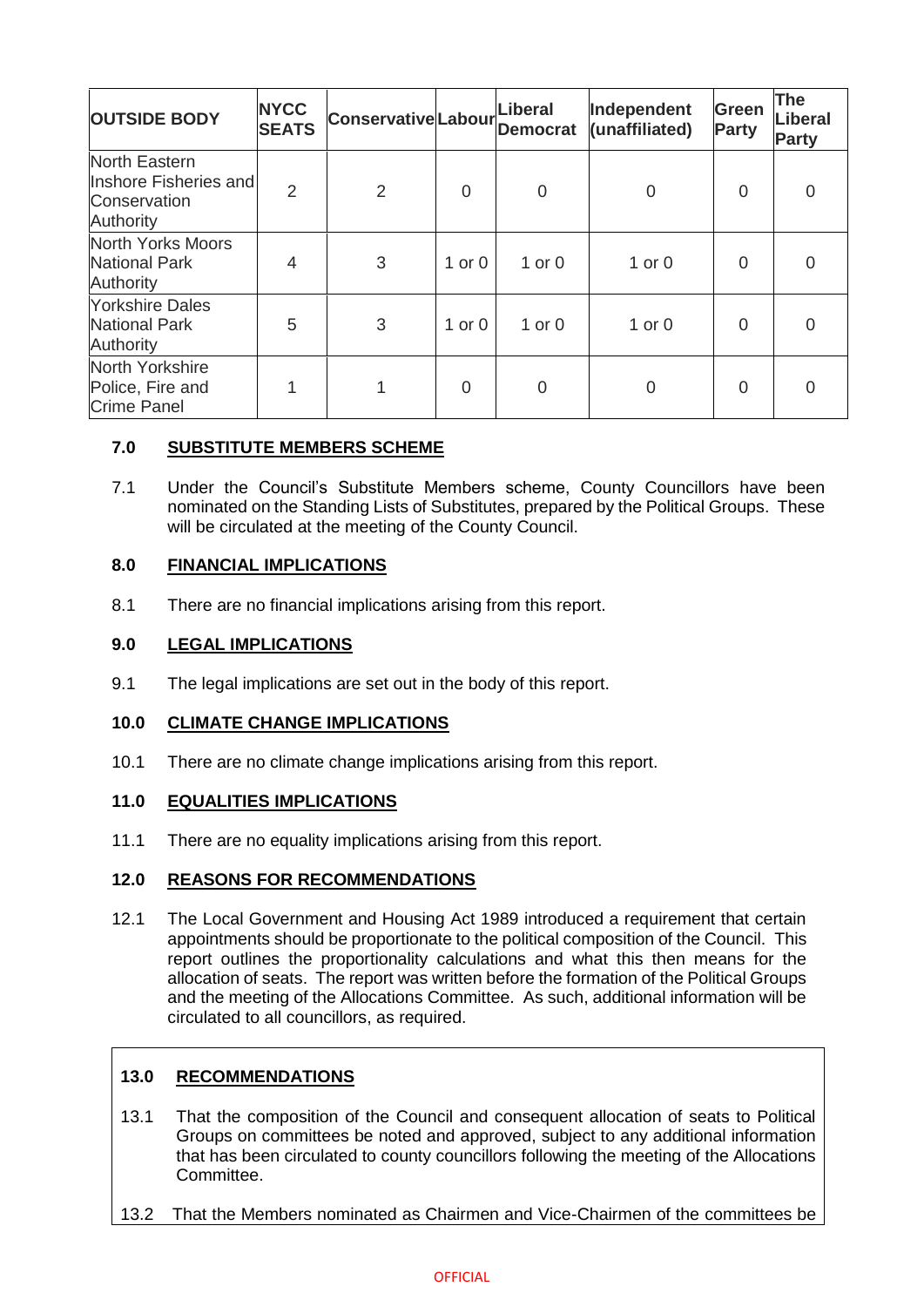appointed, as circulated at the meeting of the County Council.

- 13.3 That the Members of the County Council nominated to serve on each of the Area Constituency Committees, being the Members representing electoral divisions within the area of each Committee, be appointed to the Area Constituency Committee specified.
- 13.4 That the seats on Major Outside Bodies, to which the County Council makes appointments, allocated as shown between the Political Groups, be appointed.
- 13.5 In accordance with the Council's Substitute Members scheme, Members nominated on the Standing Lists of Substitutes, prepared by the Political Groups and circulated at the meeting of the County Council, be appointed.

Barry Khan Assistant Chief Executive (Legal and Democratic Services) County Hall **Northallerton** 

Report Author: Daniel Harry, Democratic Services and Scrutiny Manager

10 May 2022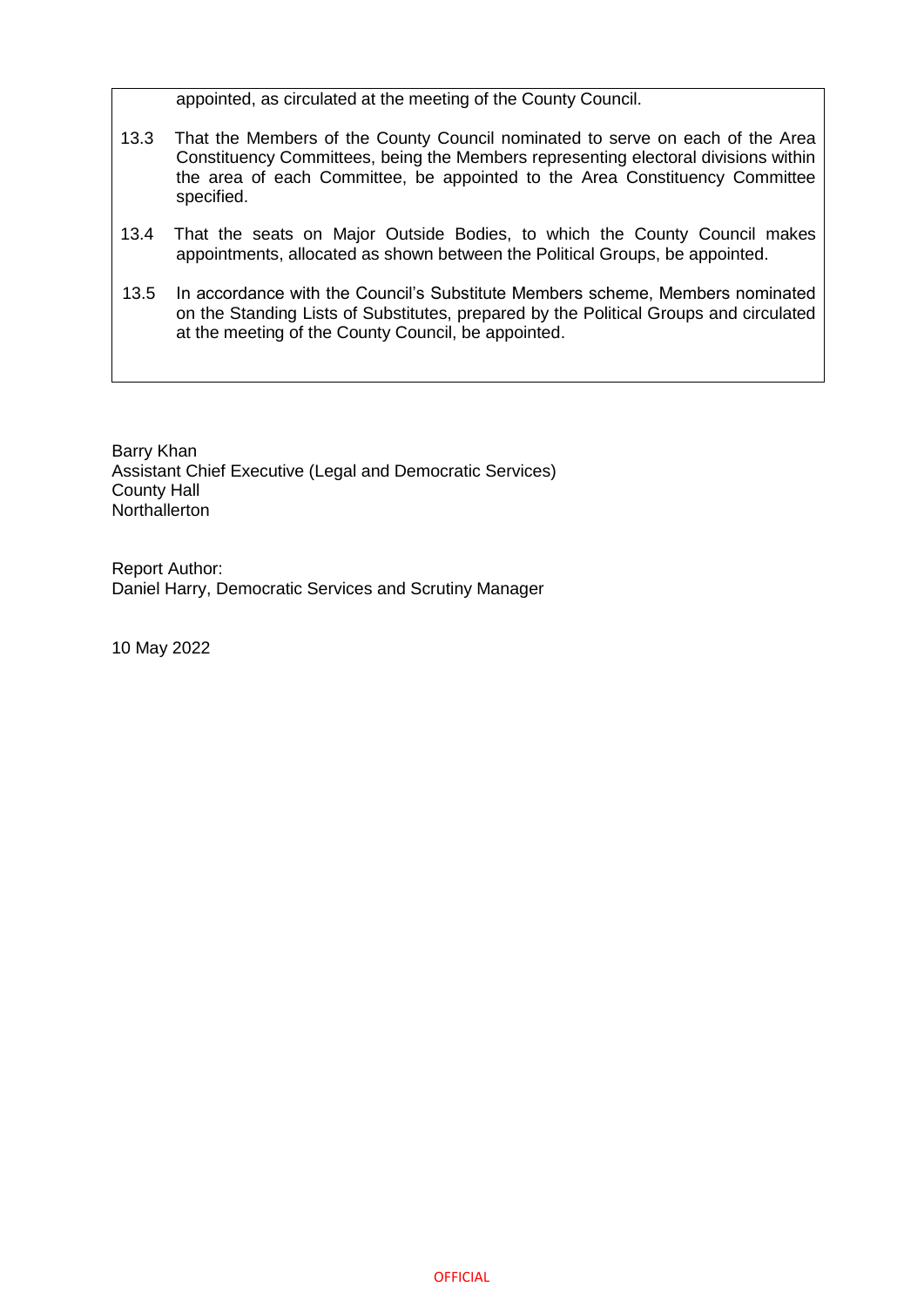### **APPENDIX 1 – proportionality calculation based upon existing committee sizes**

The calculation has been undertaken in line with the Local Government and Housing Act 1989 and the requirement the majority of the seats on committees must be allocated to the political group (if any) that holds the majority of seats on the Council.

| <b>Name of Committee</b>                                        |              | Conservative | Labour |              |       | Liberal Democrat | Independent |                | <b>Green Party</b> |                | The Liberal Party |              |
|-----------------------------------------------------------------|--------------|--------------|--------|--------------|-------|------------------|-------------|----------------|--------------------|----------------|-------------------|--------------|
|                                                                 | <b>SEATS</b> | <b>ALLOC</b> | CALC   | ALLOC        | CALC  | <b>ALLOC</b>     | <b>CALC</b> | <b>ALLOC</b>   | CALC               | <b>ALLOC</b>   | <b>CALC</b>       | <b>ALLOC</b> |
| Care and Independence                                           | 13           | 7.00         | 1.73   | 1 or 2       | 1.73  | 1 or 2           | 1.88        | $\overline{2}$ | 0.72               | $1$ or $0$     | 0.14              | 0 or 1       |
| Children and Young People                                       | 13           | 7.00         | 1.73   | 1 or 2       | 1.73  | 1 or 2           | 1.88        | $\overline{2}$ | 0.72               | $1$ or $0$     | 0.14              | $0$ or $1$   |
| Corporate and Partnerships                                      | 13           | 7.00         | 1.73   | 1 or 2       | 1.73  | 1 or 2           | 1.88        | $\overline{2}$ | 0.72               | $1$ or $0$     | 0.14              | 0 or 1       |
| Scrutiny of Health                                              | 13           | 7.00         | 1.73   | 1 or 2       | 1.73  | 1 or 2           | 1.88        | $\overline{2}$ | 0.72               | $1$ or $0$     | 0.14              | 0 or 1       |
| Transport, Economy &<br>Environment                             | 13           | 7.00         | 1.73   | $1$ or $2$   | 1.73  | 1 or 2           | 1.88        | $\overline{2}$ | 0.72               | $1$ or $0$     | 0.14              | 0 or 1       |
| Audit                                                           | 8            | 5.00         | 1.07   | $\mathbf{1}$ | 1.07  | $\mathbf{1}$     | 1.16        | $\mathbf{1}$   | 0.44               | 0              | 0.09              | $\mathbf 0$  |
| <b>TOTALS SCRUTINY</b>                                          | 73           | 40.00        | 9.73   | 10           | 9.73  | 10               | 10.54       | 11             | 4.06               | 4              | 0.81              | $\mathbf{1}$ |
| <b>Chief Officer Appointments</b><br>and Disciplinary Committee | 8            | 5.00         | 1.07   | 1            | 1.07  | $\mathbf{1}$     | 1.16        | 1              | 0.44               | 0 or 1         | 0.09              | $\mathbf 0$  |
| <b>Employment Appeals</b><br>Committee                          | 4            | 3.00         | 0.53   | $1$ or $0$   | 0.53  | $1$ or $0$       | 0.58        | $1$ or $0$     | 0.22               | 0              | 0.04              | $\mathbf 0$  |
| Pension Fund                                                    | 8            | 5.00         | 1.07   | $\mathbf{1}$ | 1.07  | $\mathbf{1}$     | 1.16        | $\mathbf{1}$   | 0.44               | 0 or 1         | 0.09              | $\mathbf 0$  |
| Planning and Regulatory<br><b>Functions Committee</b>           | 11           | 6.00         | 1.47   | $\mathbf{1}$ | 1.47  | $\mathbf{1}$     | 1.59        | $1$ or $2$     | 0.61               | 1              | 0.12              | $\mathbf 0$  |
| (Transport) Appeals<br>Committee                                | 4            | 3.00         | 0.53   | $1$ or $0$   | 0.53  | $1$ or $0$       | 0.58        | $1$ or $0$     | 0.22               | 0              | 0.04              | $\mathbf 0$  |
| Standards                                                       | 5            | 3.00         | 0.53   | $1$ or $0$   | 0.53  | $1$ or $0$       | 0.58        | $1$ or $0$     | 0.22               | 0              | 0.04              | $\mathbf 0$  |
| <b>TOTALS OTHER</b>                                             | 40           | 25.00        | 5.20   | 5            | 5.20  | 5                | 5.63        | 6              | 2.17               | $\overline{2}$ | 0.43              | $\pmb{0}$    |
|                                                                 |              |              |        |              |       |                  |             |                |                    |                |                   |              |
| <b>TOTAL</b>                                                    | 113          | 65.00        | 14.93  | 15           | 14.93 | 15               | 16.18       | 16             | 6.22               | 6              | 1.24              | $\mathbf 1$  |

Key:

SEATS – the number of seats that are available on each committee

CALC – the proportional allocation of seats based upon the number of County Councillors in different parties as of today

ALLOC – The indicative seats to be allocated by groups. These numbers will vary as determined by the Allocations Committee.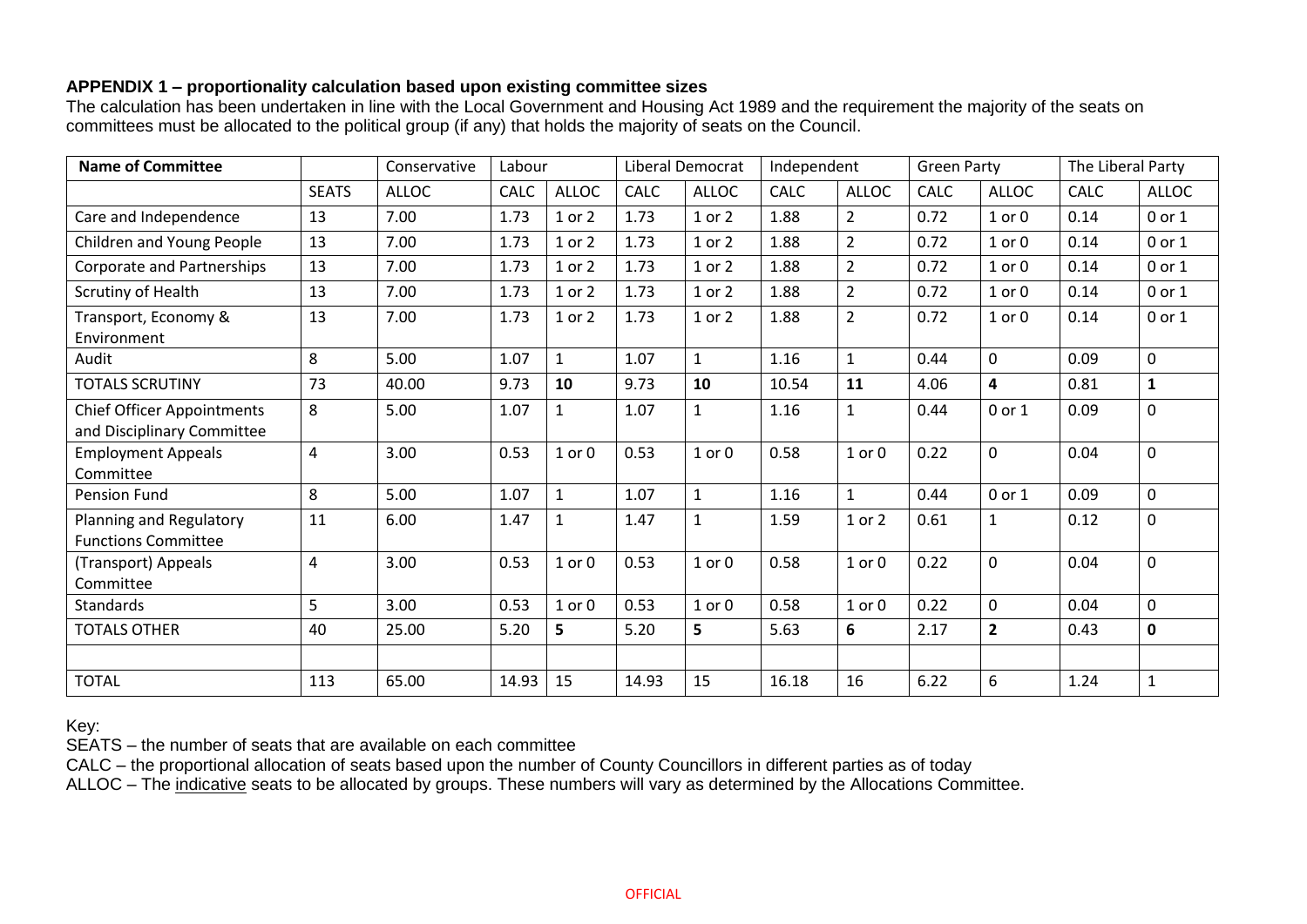### **APPENDIX 2 – proportionality calculation based upon an increase in the committee size by 25% to reflect the overall increase in the number of county councillors from 72 to 90**

The calculation has been undertaken in line with the Local Government and Housing Act 1989 and the requirement the majority of the seats on committees must be allocated to the political group (if any) that holds the majority of seats on the Council.

| <b>Name of Committee</b>                                        |              | Conservative | Labour |                | Liberal Democrat |                | Independent |                | <b>Green Party</b> |              | The Liberal Party |                |
|-----------------------------------------------------------------|--------------|--------------|--------|----------------|------------------|----------------|-------------|----------------|--------------------|--------------|-------------------|----------------|
|                                                                 | <b>SEATS</b> | <b>ALLOC</b> | CALC   | <b>ALLOC</b>   | CALC             | <b>ALLOC</b>   | <b>CALC</b> | <b>ALLOC</b>   | <b>CALC</b>        | <b>ALLOC</b> | <b>CALC</b>       | <b>ALLOC</b>   |
| Care and Independence                                           | 16           | 9.00         | 2.13   | $\overline{2}$ | 2.13             | $\overline{2}$ | 2.31        | $\overline{2}$ | 0.89               | $\mathbf{1}$ | 0.18              | 0 or 1         |
| Children and Young People                                       | 16           | 9.00         | 2.13   | $\overline{2}$ | 2.13             | $\overline{2}$ | 2.31        | $\overline{2}$ | 0.89               | $\mathbf{1}$ | 0.18              | 0 or 1         |
| Corporate and Partnerships                                      | 16           | 9.00         | 2.13   | $\overline{2}$ | 2.13             | $\overline{2}$ | 2.31        | $\overline{2}$ | 0.89               | $\mathbf{1}$ | 0.18              | 0 or 1         |
| Scrutiny of Health                                              | 16           | 9.00         | 2.13   | $\overline{2}$ | 2.13             | $\overline{2}$ | 2.31        | $\overline{2}$ | 0.89               | $\mathbf{1}$ | 0.18              | $0$ or $1$     |
| Transport, Economy &<br>Environment                             | 16           | 9.00         | 2.13   | $\overline{2}$ | 2.13             | $\overline{2}$ | 2.31        | $\overline{2}$ | 0.89               | $\mathbf{1}$ | 0.18              | 0 or 1         |
| Audit                                                           | 10           | 6.00         | 1.33   | $\mathbf 1$    | 1.33             | $\mathbf{1}$   | 1.44        | $\mathbf{1}$   | 0.56               | $1$ or $0$   | 0.11              | 0 or 1         |
| <b>TOTALS SCRUTINY</b>                                          | 90           | 51.00        | 12.00  | 11             | 12.00            | 11             | 13.00       | 11             | 5.00               | 5            | 1.00              | $\mathbf{1}$   |
| <b>Chief Officer Appointments</b><br>and Disciplinary Committee | 10           | 6.00         | 1.33   | 1              | 1.33             | $\mathbf{1}$   | 1.44        | $\mathbf{1}$   | 0.56               | $\mathbf{1}$ | 0.11              | 0 or 1         |
| <b>Employment Appeals</b><br>Committee                          | 5            | 3.00         | 0.67   | $1$ or $0$     | 0.67             | $1$ or $0$     | 0.72        | $\mathbf{1}$   | 0.28               | $\mathbf 0$  | 0.06              | 0 or 1         |
| Pension Fund                                                    | 10           | 6.00         | 1.33   | $\mathbf{1}$   | 1.33             | $\mathbf{1}$   | 1.44        | $\mathbf{1}$   | 0.56               | $\mathbf{1}$ | 0.11              | 0 or 1         |
| Planning and Regulatory<br><b>Functions Committee</b>           | 13           | 7.00         | 1.73   | $\overline{2}$ | 1.73             | $\overline{2}$ | 1.88        | $\overline{2}$ | 0.72               | 1            | 0.14              | $0$ or $1$     |
| (Transport) Appeals<br>Committee                                | 5            | 3.00         | 0.67   | $1$ or $0$     | 0.67             | $1$ or $0$     | 0.72        | $\mathbf{1}$   | 0.28               | $\mathbf 0$  | 0.06              | $0$ or $1$     |
| Standards                                                       | 6            | 4.00         | 0.67   | $1$ or $0$     | 0.67             | $1$ or $0$     | 0.72        | $\mathbf{1}$   | 0.28               | $\mathbf 0$  | 0.06              | 0 or 1         |
| <b>TOTALS OTHER</b>                                             | 49           | 29.00        | 6.40   | 6              | 6.40             | 6              | 6.93        | $\overline{7}$ | 2.67               | 3            | 0.53              | $\mathbf{1}$   |
|                                                                 |              |              |        |                |                  |                |             |                |                    |              |                   |                |
|                                                                 |              |              |        | (17)           |                  | (17)           |             | (18)           |                    | (8)          |                   | (2)            |
| <b>TOTAL</b>                                                    | 139          | 80.00        | 18.40  | 18             | 18.40            | 18             | 19.93       | 20             | 7.67               | 8            | 1.53              | $\overline{2}$ |

Key:

SEATS – the number of seats that are available on each committee

CALC – the proportional allocation of seats based upon the number of County Councillors in different parties as of today

ALLOC – The indicative seats to be allocated by groups. These numbers will vary as determined by the Allocations Committee.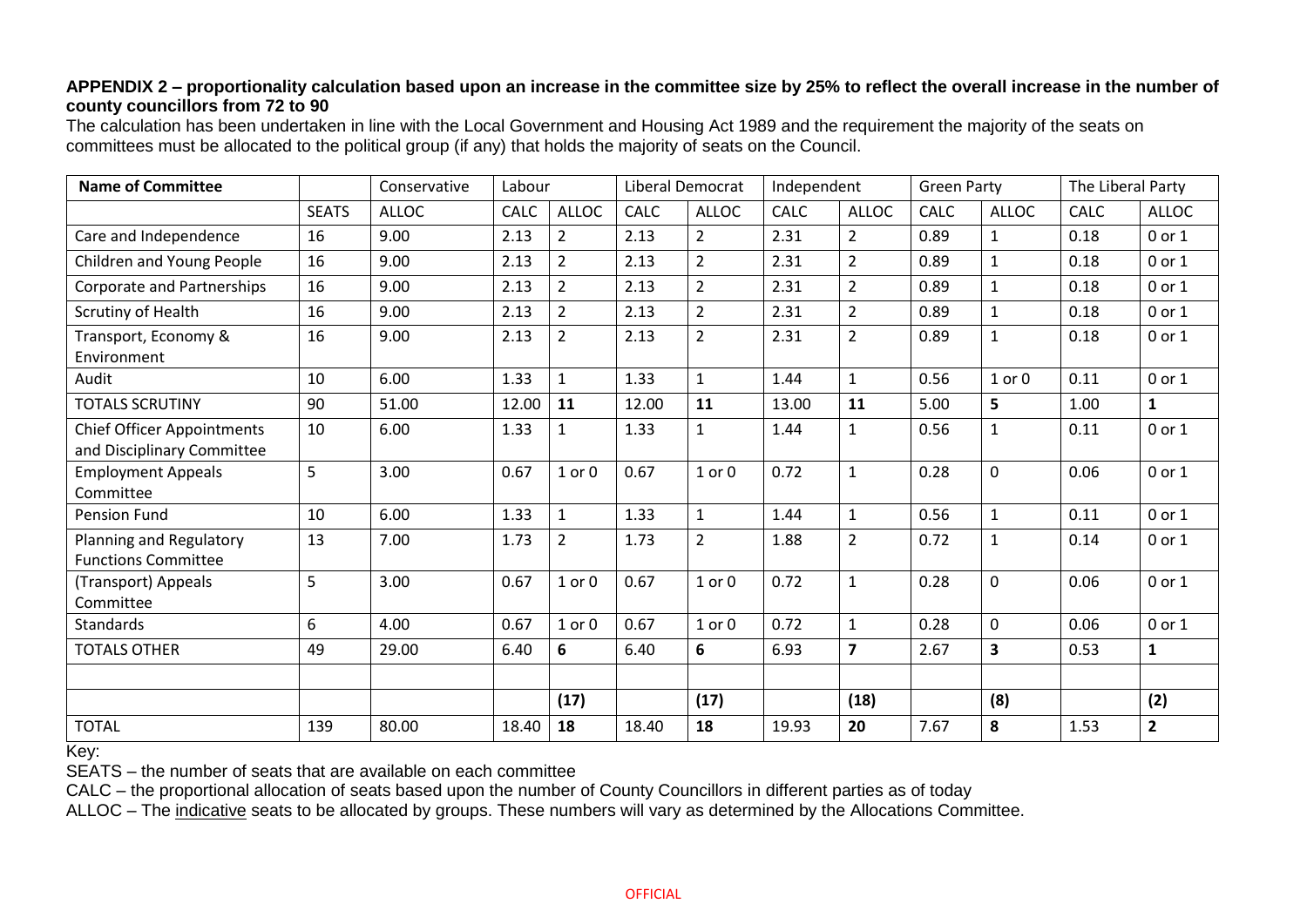| <b>Electoral Division</b>             | <b>ACC Area</b>           | <b>County Councillor</b> |  |
|---------------------------------------|---------------------------|--------------------------|--|
| <b>Aire Valley</b>                    | Skipton & Ripon           | <b>Andrew Brown</b>      |  |
| Aiskew & Leeming                      | Richmond                  | John Weighell OBE        |  |
| Amotherby & Ampleforth                | Thirsk & Malton           | <b>Steve Mason</b>       |  |
| Appleton Roebuck & Church Fenton      | Selby & Ainsty            | <b>Andrew Lee</b>        |  |
| Barlby & Riccall                      | Selby & Ainsty            | <b>Stephanie Duckett</b> |  |
| <b>Bedale</b>                         | Richmond                  | David Webster            |  |
| Bentham & Ingleton                    | Skipton & Ripon           | David Ireton             |  |
| <b>Bilton &amp; Nidd Gorge</b>        | Harrogate & Knaresborough | Paul Haslam              |  |
| <b>Bilton Grange &amp; New Park</b>   | Harrogate & Knaresborough | Monika Slater            |  |
| Boroughbridge & Claro (part)          | Harrogate & Knaresborough |                          |  |
| Boroughbridge & Claro (part)          | Selby & Ainsty            |                          |  |
| Boroughbridge & Claro (part)          | Skipton & Ripon           | <b>Robert Windass</b>    |  |
| <b>Brayton &amp; Barlow</b>           | Selby & Ainsty            | <b>Mark Crane</b>        |  |
| <b>Camblesforth &amp; Carlton</b>     | Selby & Ainsty            | Mike Jordan              |  |
| Castle                                | Scarborough & Whitby      | Janet Jefferson          |  |
| Catterick Village & Brompton-on-Swale | Richmond                  | <b>Carl Les</b>          |  |
| Cawood & Escrick                      | Selby & Ainsty            | John Cattanach           |  |
| Cayton                                | Scarborough & Whitby      | <b>Roberta Swiers</b>    |  |
| <b>Cliffe &amp; North Duffield</b>    | Selby & Ainsty            | <b>Karl Arthur</b>       |  |
| Coppice Valley & Duchy                | Harrogate & Knaresborough | Peter Lacey              |  |
| Danby & Mulgrave                      | Scarborough & Whitby      | <b>David Chance</b>      |  |
| Derwent Valley & Moor                 | Scarborough & Whitby      | David Jeffels            |  |
| Easingwold                            | Thirsk & Malton           | Nigel Knapton            |  |
| Eastfield                             | Scarborough & Whitby      | <b>Tony Randerson</b>    |  |
| Esk Valley & Coast                    | Scarborough & Whitby      | <b>Clive Pearson</b>     |  |
| Fairfax & Starbeck                    | Harrogate & Knaresborough | Philip Broadbank         |  |
| Falsgrave & Stepney                   | Scarborough & Whitby      | Liz Colling              |  |
| Filey                                 | Thirsk & Malton           | <b>Sam Cross</b>         |  |

## **APPENDIX 3 – Membership of the Area Constituency Committees**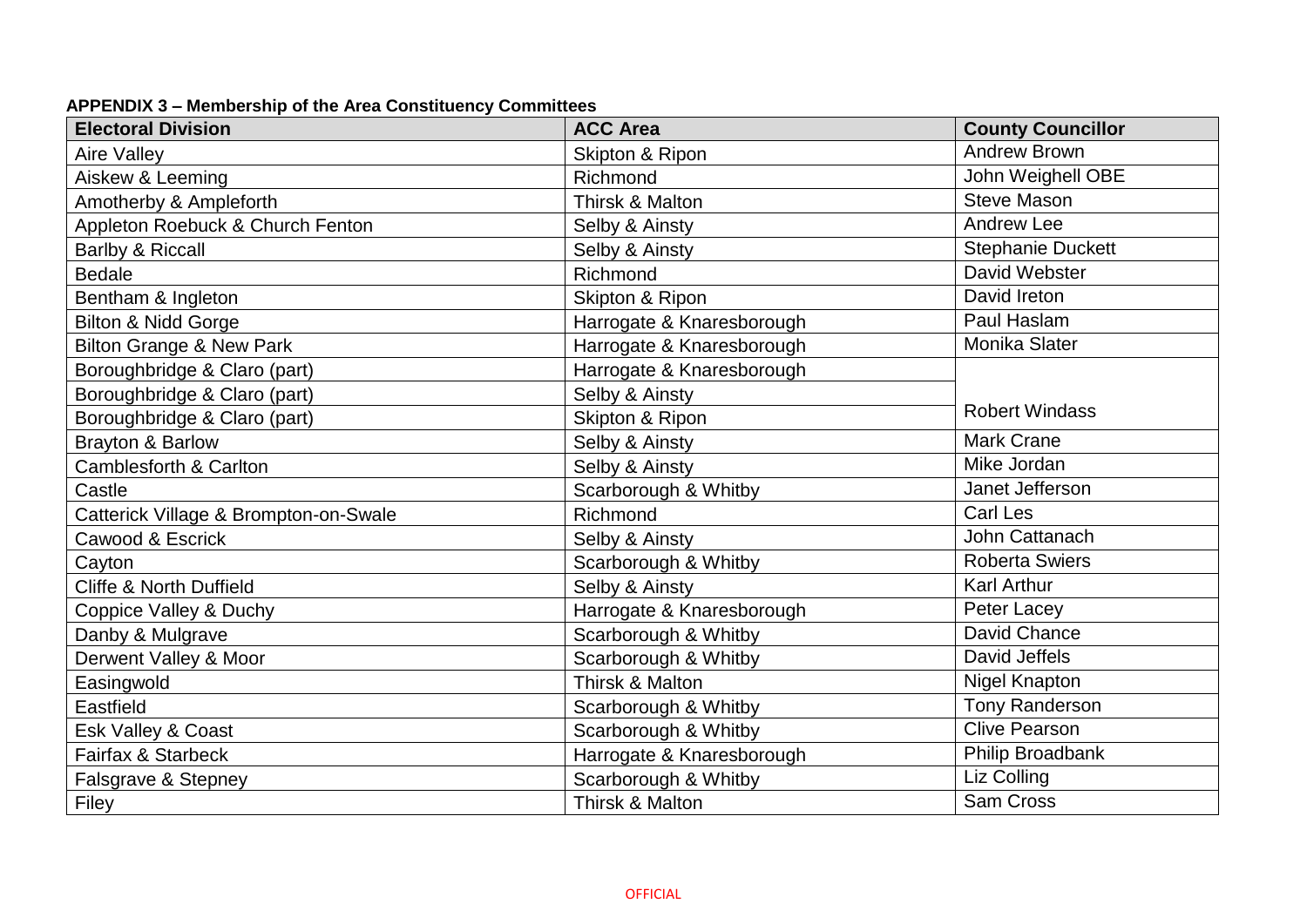| <b>Electoral Division</b>                | <b>ACC Area</b>           | <b>County Councillor</b>   |
|------------------------------------------|---------------------------|----------------------------|
| Glusburn, Cross Hills & Sutton-in-Craven | Skipton & Ripon           | <b>Philip Barrett</b>      |
| <b>Great Ayton</b>                       | Richmond                  | <b>Heather Moorhouse</b>   |
| Harlow & St. Georges                     | Harrogate & Knaresborough | <b>Michael Schofield</b>   |
| Helmsley & Sinnington                    | Thirsk & Malton           | George Jabbour             |
| High Harrogate & Kingsley                | Harrogate & Knaresborough | <b>Chris Aldred</b>        |
| Hillside & Raskelf (part)                | Richmond                  |                            |
| Hillside & Raskelf (part)                | Thirsk & Malton           | <b>Alyson Baker</b>        |
| <b>Hipswell &amp; Colburn</b>            | Richmond                  | <b>Kevin Foster</b>        |
| Huby & Tollerton                         | Thirsk & Malton           | Malcolm Taylor             |
| Hunmanby & Sherburn                      | Thirsk & Malton           | Michelle Donohue-Moncrieff |
| Hutton Rudby & Osmotherley               | Richmond                  | <b>Bridget Fortune</b>     |
| Killinghall, Hampsthwaite & Saltergate   | Harrogate & Knaresborough | <b>Michael Harrison</b>    |
| Kirkbymoorside & Dales                   | Thirsk & Malton           | <b>Greg White</b>          |
| Knaresborough East                       | Harrogate & Knaresborough | <b>Hannah Gostlow</b>      |
| Knaresborough West                       | Harrogate & Knaresborough | <b>Matthew Walker</b>      |
| Leyburn & Middleham                      | Richmond                  | Karin Sedgwick             |
| Malton                                   | Thirsk & Malton           | <b>Lindsay Burr MBE</b>    |
| Masham & Fountains (part)                | Harrogate & Knaresborough | Margaret Atkinson          |
| Masham & Fountains (part)                | Skipton & Ripon           |                            |
| Mid Craven                               | Skipton & Ripon           | <b>Simon Myers</b>         |
| Monk Fryston & South Milford             | Selby & Ainsty            | Tim Grogan                 |
| Morton-on-Swale & Appleton Wiske (part)  | Richmond                  |                            |
| Morton-on-Swale & Appleton Wiske (part)  | Thirsk & Malton           | <b>Annabel Wilkinson</b>   |
| Newby                                    | Scarborough & Whitby      | Subash Sharma              |
| North Richmondshire                      | Richmond                  | Angus Thompson             |
| Northallerton North & Brompton           | Richmond                  | <b>Steve Watson</b>        |
| <b>Northallerton South</b>               | Richmond                  | <b>Caroline Dickinson</b>  |
| Northstead                               | Scarborough & Whitby      | <b>Eric Broadbent</b>      |
| <b>Norton</b>                            | Thirsk & Malton           | Keane Duncan               |
| Oatlands & Pannal                        | Harrogate & Knaresborough | John Mann                  |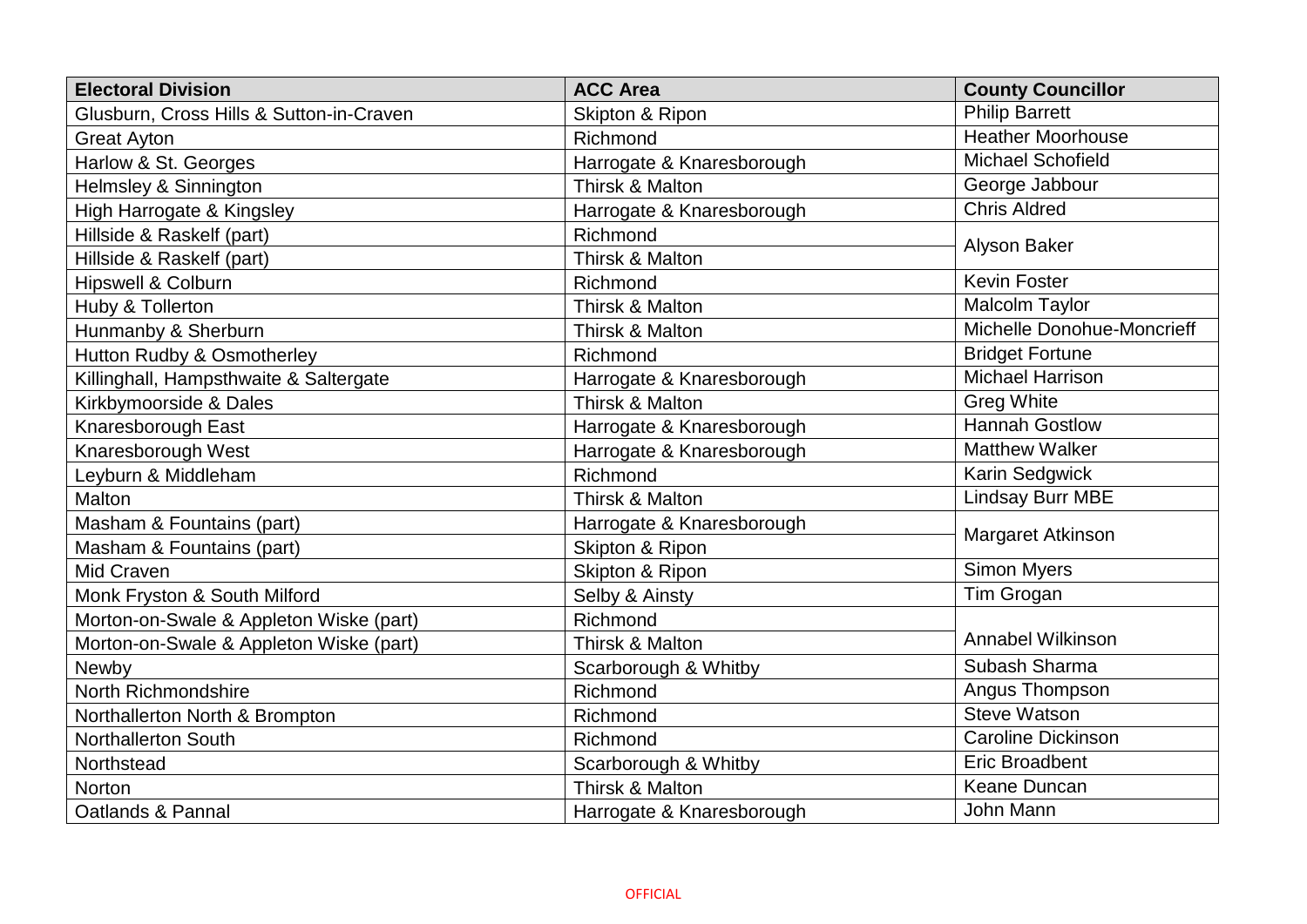| <b>Electoral Division</b>                  | <b>ACC Area</b>           | <b>County Councillor</b> |
|--------------------------------------------|---------------------------|--------------------------|
| Osgoldcross                                | Selby & Ainsty            | John McCartney           |
| Ouseburn (part)                            | Harrogate & Knaresborough |                          |
| Ouseburn (part)                            | Selby & Ainsty            | Arnold Warneken          |
| Pateley Bridge & Nidderdale                | Skipton & Ripon           | <b>Andrew Murday</b>     |
| Pickering                                  | Thirsk & Malton           | <b>Joy Andrews</b>       |
| Richmond                                   | Richmond                  | <b>Stuart Parsons</b>    |
| Ripon Minster & Moorside                   | Skipton & Ripon           | <b>Andrew Williams</b>   |
| Ripon Ure Bank & Spa                       | Skipton & Ripon           | Barbara Brodigan         |
| Romanby                                    | Richmond                  | Peter Wilkinson          |
| Scalby & the Coast                         | Scarborough & Whitby      | Derek Bastiman           |
| Scotton & Lower Wensleydale                | Richmond                  | Tom Jones                |
| Seamer                                     | Scarborough & Whitby      | <b>Heather Phillips</b>  |
| <b>Selby East</b>                          | Selby & Ainsty            | <b>Jack Proud</b>        |
| Selby West (1)                             | Selby & Ainsty            | <b>Melanie Davis</b>     |
| Selby West (2)                             | Selby & Ainsty            | <b>Steve Shaw-Wright</b> |
| Settle & Penyghent                         | Skipton & Ripon           | David Staveley           |
| <b>Sherburn in Elmet</b>                   | Selby & Ainsty            | <b>Bob Packham</b>       |
| <b>Sheriff Hutton &amp; Derwent</b>        | Thirsk & Malton           | <b>Caroline Goodrick</b> |
| <b>Skipton East &amp; South</b>            | Skipton & Ripon           | <b>Robert Heseltine</b>  |
| Skipton North & Embsay-with-Eastby         | Skipton & Ripon           | <b>David Noland</b>      |
| <b>Skipton West &amp; West Craven</b>      | Skipton & Ripon           | <b>Andy Solloway</b>     |
| Sowerby & Topcliffe                        | Thirsk & Malton           | Dave Whitfield           |
| Spofforth with Lower Wharfedale & Tockwith | Selby & Ainsty            | Andy Paraskos            |
| <b>Stokesley</b>                           | Richmond                  | <b>Bryn Griffiths</b>    |
| Stray, Woodlands & Hookstone               | Harrogate & Knaresborough | Pat Marsh                |
| Tadcaster                                  | Selby & Ainsty            | <b>Kirsty Poskitt</b>    |
| <b>Thirsk</b>                              | Thirsk & Malton           | <b>Gareth Dadd</b>       |
| <b>Thornton Dale &amp; Wolds</b>           | Thirsk & Malton           | Janet Sanderson          |
| Thorpe Willoughby & Hambleton              | Selby & Ainsty            | <b>Cliff Lunn</b>        |
| <b>Upper Dales</b>                         | Richmond                  | <b>Yvonne Peacock</b>    |